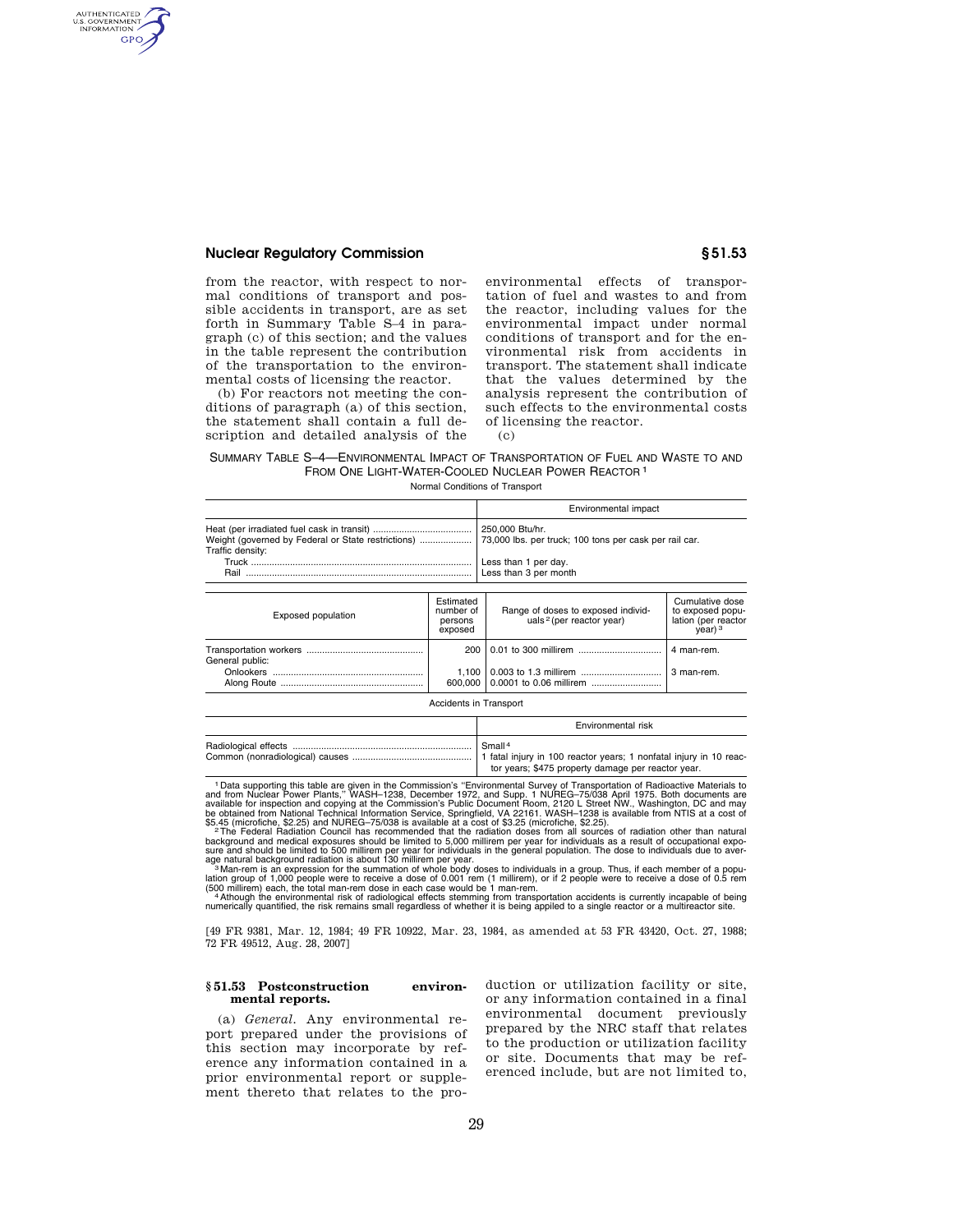the final environmental impact statement; supplements to the final environmental impact statement, including supplements prepared at the license renewal stage; NRC staff-prepared final generic environmental impact statements; and environmental assessments and records of decisions prepared in connection with the construction permit, operating license, early site permit, combined license and any license amendment for that facility.

(b) *Operating license stage.* Each applicant for a license to operate a production or utilization facility covered by §51.20 shall submit with its application a separate document entitled ''Supplement to Applicant's Environmental Report—Operating License Stage,'' which will update "Applicant's Environmental Report—Construction Permit Stage.'' Unless otherwise required by the Commission, the applicant for an operating license for a nuclear power reactor shall submit this report only in connection with the first licensing action authorizing full-power operation. In this report, the applicant shall discuss the same matters described in §§51.45, 51.51, and 51.52, but only to the extent that they differ from those discussed or reflect new information in addition to that discussed in the final environmental impact statement prepared by the Commission in connection with the construction permit. No discussion of need for power, or of alternative energy sources, or of alternative sites for the facility, or of any aspect of the storage of spent fuel for the facility within the scope of the generic determination in §51.23(a) and in accordance with §51.23(b) is required in this report.

(c) *Operating license renewal stage.* (1) Each applicant for renewal of a license to operate a nuclear power plant under part 54 of this chapter shall submit with its application a separate document entitled ''Applicant's Environmental Report—Operating License Renewal Stage.''

(2) The report must contain a description of the proposed action, including the applicant's plans to modify the facility or its administrative control procedures as described in accordance with §54.21 of this chapter. This report must describe in detail the

**§ 51.53 10 CFR Ch. I (1–1–10 Edition)** 

modifications directly affecting the environment or affecting plant effluents that affect the environment. In addition, the applicant shall discuss in this report the environmental impacts of alternatives and any other matters described in §51.45. The report is not required to include discussion of need for power or the economic costs and economic benefits of the proposed action or of alternatives to the proposed action except insofar as such costs and benefits are either essential for a determination regarding the inclusion of an alternative in the range of alternatives considered or relevant to mitigation. The environmental report need not discuss other issues not related to the environmental effects of the proposed action and the alternatives. In addition, the environmental report need not discuss any aspect of the storage of spent fuel for the facility within the scope of the generic determination in §51.23(a) and in accordance with  $$51.23(b)$ .

(3) For those applicants seeking an initial renewed license and holding an operating license, construction permit, or combined license as of June 30, 1995, the environmental report shall include the information required in paragraph  $(c)(2)$  of this section subject to the following conditions and considerations:

(i) The environmental report for the operating license renewal stage is not required to contain analyses of the environmental impacts of the license renewal issues identified as Category 1 issues in appendix B to subpart A of this part.

(ii) The environmental report must contain analyses of the environmental impacts of the proposed action, including the impacts of refurbishment activities, if any, associated with license renewal and the impacts of operation during the renewal term, for those issues identified as Category 2 issues in appendix B to subpart A of this part. The required analyses are as follows:

(A) If the applicant's plant utilizes cooling towers or cooling ponds and withdraws make-up water from a river whose annual flow rate is less than 3.15×10<sup>12</sup> ft<sup>3</sup>/year (9×10<sup>10</sup> m<sup>3</sup>/year), an assessment of the impact of the proposed action on the flow of the river and related impacts on instream and riparian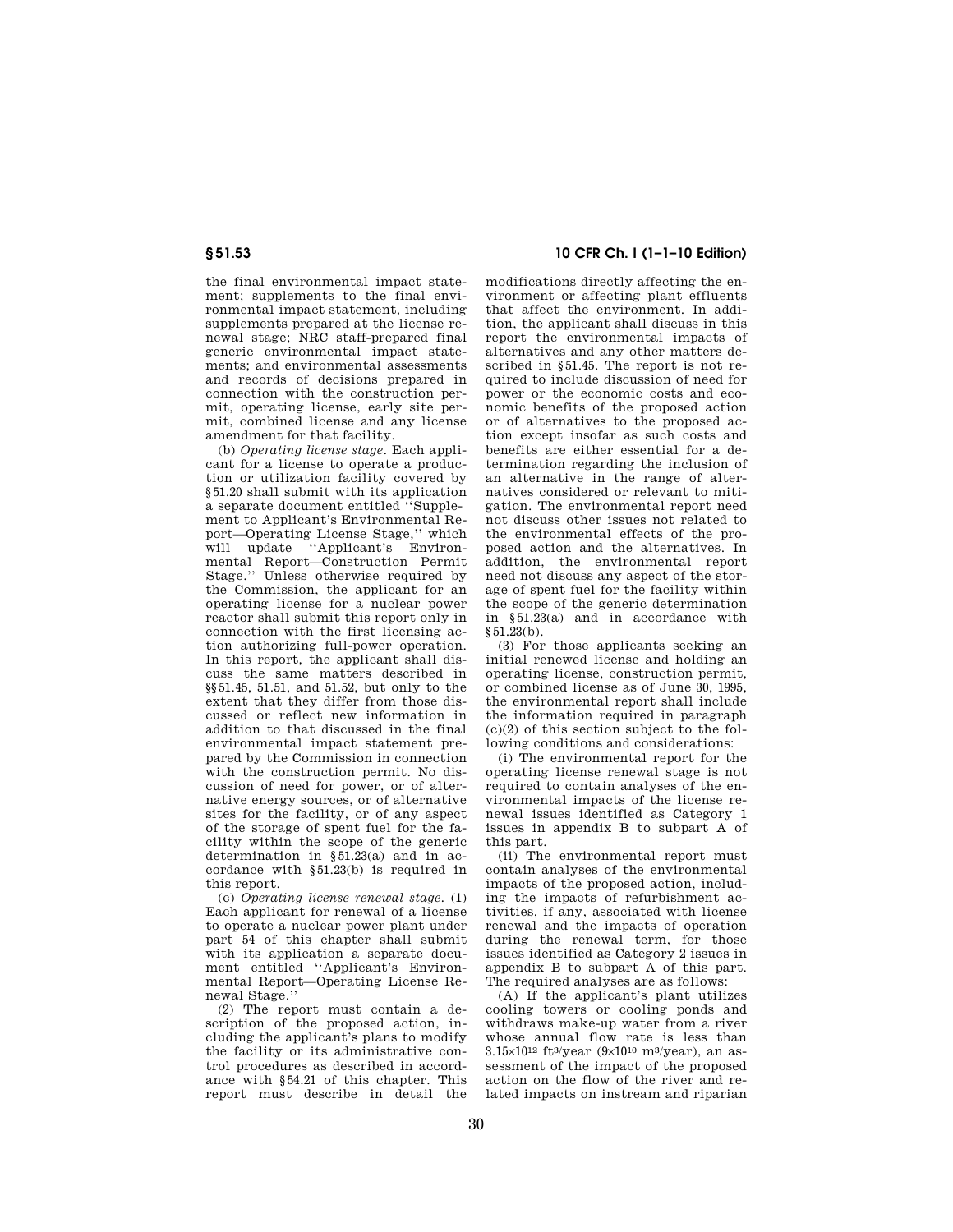### **Nuclear Regulatory Commission § 51.53**

ecological communities must be provided. The applicant shall also provide an assessment of the impacts of the withdrawal of water from the river on alluvial aquifers during low flow.

(B) If the applicant's plant utilizes once-through cooling or cooling pond heat dissipation systems, the applicant shall provide a copy of current Clean Water Act 316(b) determinations and, if necessary, a 316(a) variance in accordance with 40 CFR part 125, or equivalent State permits and supporting documentation. If the applicant can not provide these documents, it shall assess the impact of the proposed action on fish and shellfish resources resulting from heat shock and impingement and entrainment.

(C) If the applicant's plant uses Ranney wells or pumps more than 100 gallons (total onsite) of ground water per minute, an assessment of the impact of the proposed action on groundwater use must be provided.

(D) If the applicant's plant is located at an inland site and utilizes cooling ponds, an assessment of the impact of the proposed action on groundwater quality must be provided.

(E) All license renewal applicants shall assess the impact of refurbishment and other license-renewal-related construction activities on important plant and animal habitats. Additionally, the applicant shall assess the impact of the proposed action on threatened or endangered species in accordance with the Endangered Species Act.

(F) If the applicant's plant is located in or near a nonattainment or maintenance area, an assessment of vehicle exhaust emissions anticipated at the time of peak refurbishment workforce must be provided in accordance with the Clean Air Act as amended.

(G) If the applicant's plant uses a cooling pond, lake, or canal or discharges into a river having an annual average flow rate of less than 3.15×1012 ft3/year (9×1010 m3/year), an assessment of the impact of the proposed action on public health from thermophilic organisms in the affected water must be provided.

(H) If the applicant's transmission lines that were constructed for the specific purpose of connecting the plant to the transmission system do not meet

the recommendations of the National Electric Safety Code for preventing electric shock from induced currents, an assessment of the impact of the proposed action on the potential shock hazard from the transmission lines must be provided.

(I) An assessment of the impact of the proposed action on housing availability, land-use, and public schools (impacts from refurbishment activities only) within the vicinity of the plant must be provided. Additionally, the applicant shall provide an assessment of the impact of population increases attributable to the proposed project on the public water supply.

(J) All applicants shall assess the impact of highway traffic generated by the proposed project on the level of service of local highways during periods of license renewal refurbishment activities and during the term of the renewed license.

(K) All applicants shall assess whether any historic or archaeological properties will be affected by the proposed project.

(L) If the staff has not previously considered severe accident mitigation alternatives for the applicant's plant in an environmental impact statement or related supplement or in an environmental assessment, a consideration of alternatives to mitigate severe accidents must be provided.

(M) [Reserved]

(iii) The report must contain a consideration of alternatives for reducing adverse impacts, as required by §51.45(c), for all Category 2 license renewal issues in appendix B to subpart A of this part. No such consideration is required for Category 1 issues in appendix B to subpart A of this part.

(iv) The environmental report must contain any new and significant information regarding the environmental impacts of license renewal of which the applicant is aware.

(d) *Postoperating license stage.* Each applicant for a license amendment authorizing decommissioning activities for a production or utilization facility either for unrestricted use or based on continuing use restrictions applicable to the site; and each applicant for a license amendment approving a license termination plan or decommissioning